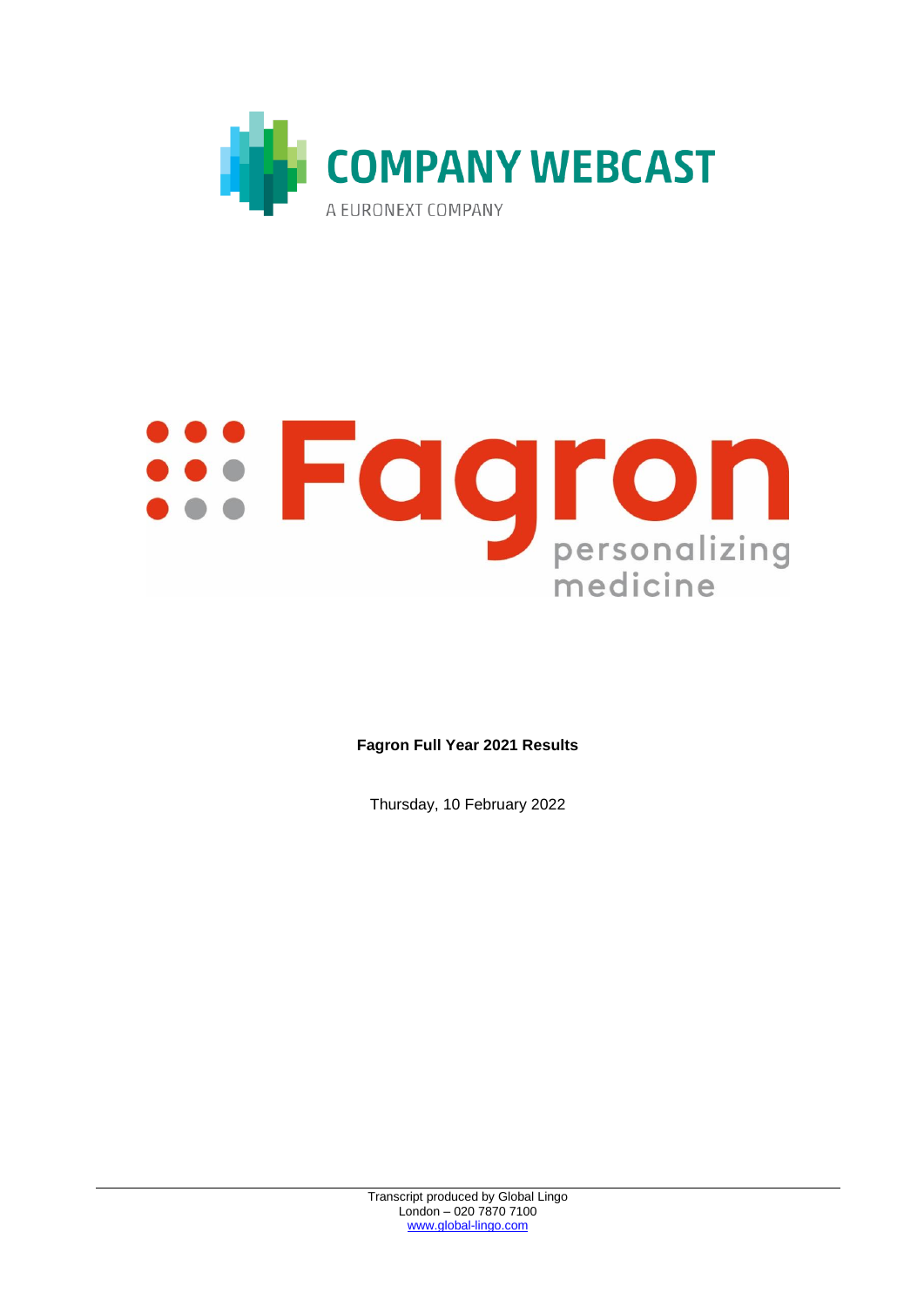# **Fagron Full Year 2021 Results**

**Karen Berg:** Good morning, everyone, and welcome to the presentation of the full year results 2021 from Fagron. My name is Karen Berg. I'm here together with our CEO, Rafael Padilla, and our CFO, Karin de Jong. They will go through the presentation of our annual results. And afterwards, we will have room for questions. You can type in your questions in the webcast, and I will read them out, and then Karin and Rafael will answer them. So, thank you for that.

And then over to Rafael.

**Rafael Padilla:** Thank you, Karen. Thank you for organizing the day extremely well. Good morning, everyone. We start the presentation of the full year results 2021 with our purpose. We are a purpose-driven organization, and our purpose, together we create the future of personalizing medicine guides our journey.

We know that personalized medicine is a niche, amounts to 0.5 to 1% of the total pharmaceutical market and Fagron is the global leader and consolidator of this very interesting and attractive market that, of course, is the future of medicine.

When we recap 2021, we expected and delivered turnover sales growth and REBITDA of lower end on €118 million and €124 million. We also expected that we would improve our EMEA performance after the streamlining projects that we realized the last year. We saw in Q4 a clear upward trend.

We also expected that we continue to see growth in Latin and North America, and we also realized that in the last quarter of the year. And of course, we would pursue an active and disciplined acquisition strategy focused at EMEA and North America. And we've also, as you have seen, realized this one.

Moving to the next slide, Karin?

**Karin de Jong:** Yeah. Good morning, everyone. So, the next slides represent some financial highlights of 2021.

Sales increased by 3.2%, driven by growth in the US and Latin America, offset by a decrease in EMEA. When we look at REBITDA, REBITDA decreased by 4.5% as a result of challenges we faced in EMEA related to COVID and the pressure on the supply chain. Our net profit, however, increased slightly by 2.2%.

Operating cash flow decreased to €78.4 million as a result of investments we did in working capital to ensure product availability for our customers. Our net financial debt/REBITDA ratio ended up at 2.11, a slight decrease compared to H1 2021. We proposed to the AGM to distribute €0.20 of dividend per share.

**Rafael Padilla:** Thank you very much, Karin. Now we move into the operational highlights of the year.

We have, in 2021, invested in our operational footprint. Interesting projects that we realized were, as we announced, the finishing up of the construction of our GMP repackaging Polish facility close to Krakow. As we speak, it's now fully operational and we were granted with the GMP certificate from the Polish government.

In the US, we implemented the second shift in Wichita in order to be able to deliver the products that our customers are asking us in FSS in the Fagron Sterile Services activities in the USA. And by that, we're going to reach the run rate of US\$125 million in 2022.

In South America, we centralized our distribution activities in state-of-the-art automatized warehouse, as you can see here in the picture. We started to move in 2021, and in 2022 we will finalize this project. And this will give us efficiency and also improve our service in the interesting Brazilian market.

We did the same in Mexico after the acquisition of Cedrosa. Cedrosa had three warehouses in Mexico City. We brought everything together in one warehouse. And in the second quarter of 2022, we're going to be

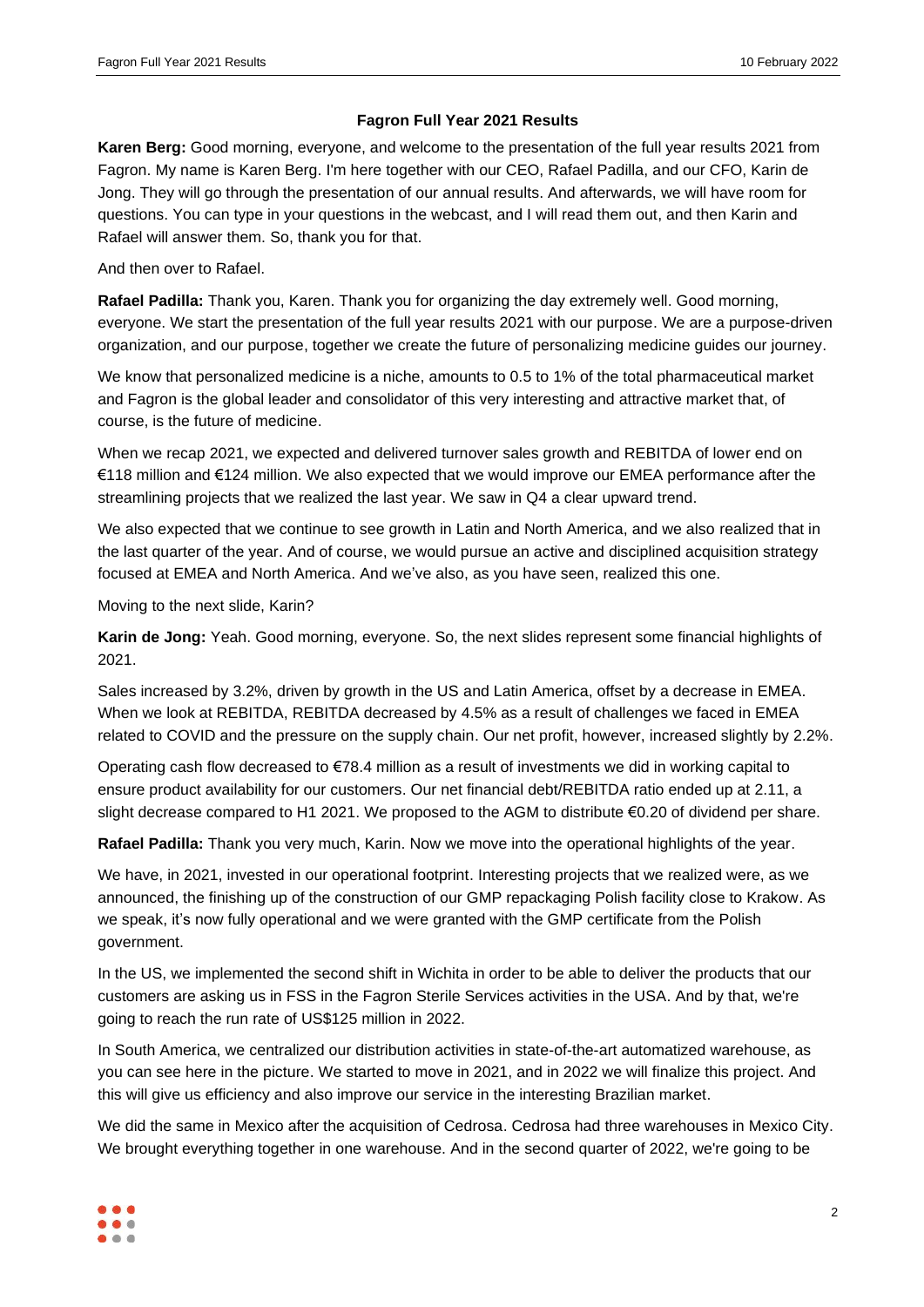fully operational in Mexico. The same in Colombia with our compounding activities in Bogota. We brought them into one GMP state-of-the-art activity.

In the procurement and supply level, we set up for the first time in our history, a global procurement and supply team led by Michel Izaú, that now, of course, buying together but bringing the procurement and supply to a next level in product categorization grabbing up better opportunities and increasing our availability.

Of course, you know we are a sales and marketing company, focused on product innovation. We introduced in the US the IV bags line that were complementing our OR syringes. So now we have a very competitive portfolio in order to go from fifth position into the top three position in the American market.

In the Genomics division, we launched a nutrigenomics test that helps and support physicians to personalize parental nutrition. In the Fagron lab, and here you see a picture, 30% of the sales of this division came from new items we innovated so our pharmacies can prepare personalized medicine or compounding. Here we can see, as an example, a new product: the ION-e, that improves the operational excellence of the encapsulation process.

And to wrap up 2021, we launched 1,125 new products, 985 in the Brands & Essentials segments. Here we are the global leader in this part. And 140 compounds worldwide.

Then we move to the next slide, and that's a very important enabler of our business, Fagron Academy. We have taken steps in order to globalize and further professionalize this platform that brings education to pharmacists and to prescribers in order to prepare and prescribe personalized medicine. Here, we vehiclelize our Essentials, our Brands & Compounding Services, bringing science and knowledge to our stakeholders.

As an example, we take the Polish Fagron Academy initiative where we had almost 40 webinars. We increased the footprint in five dermatological congresses, and of course, we also published in renowned magazines. Here we can see a photo of customers and colleagues enjoying the Fagron Academy session.

One of the important projects of 2021 was further digitalizing our company. We have developed a brandnew website that, as we speak, is life in order to improve the easiness of the customer to contact and do business with us. This website has full customer engagement model in order to facilitate, again, the customer experience and the customer journey at Fagron. To Mark and the team, congratulations for this nice achievement.

And of course, in our inorganic activities, as we explained last year, we have for the first time, set up a dedicated team led by Johan Verlinden in order to pursue our active and disciplined acquisition strategy, mainly focused at EMEA and North America. As we have seen today, we have strengthened our position in the Belgium market with the acquisition of Pharma-Pack, market leader in the packaging and supplies of products in the attractive Belgium market. And we took a minority stake at HeW Pharma in order to strengthen our partnership in our back-office part.

Of course, in the US, we have the ambition to become number one in the Brands & Essential segment. As we know, the US is the biggest market in absolute value in the world. We took a very nice step acquiring Letco. And now as we speak, we are number two in this market, and we are very well positioned to get this leadership.

Next to this, of course, we acquired a book of business of US Compounding – in the Compounding Services side. In the fourth quarter, we achieved US\$800,000 of revenue coming from this book of business, that as we explained several times, we only pay when the sales are realized, and the customers are inside.

Next to this, in order to focus on our core strategic elements, we divested our CMO activities in the USA.

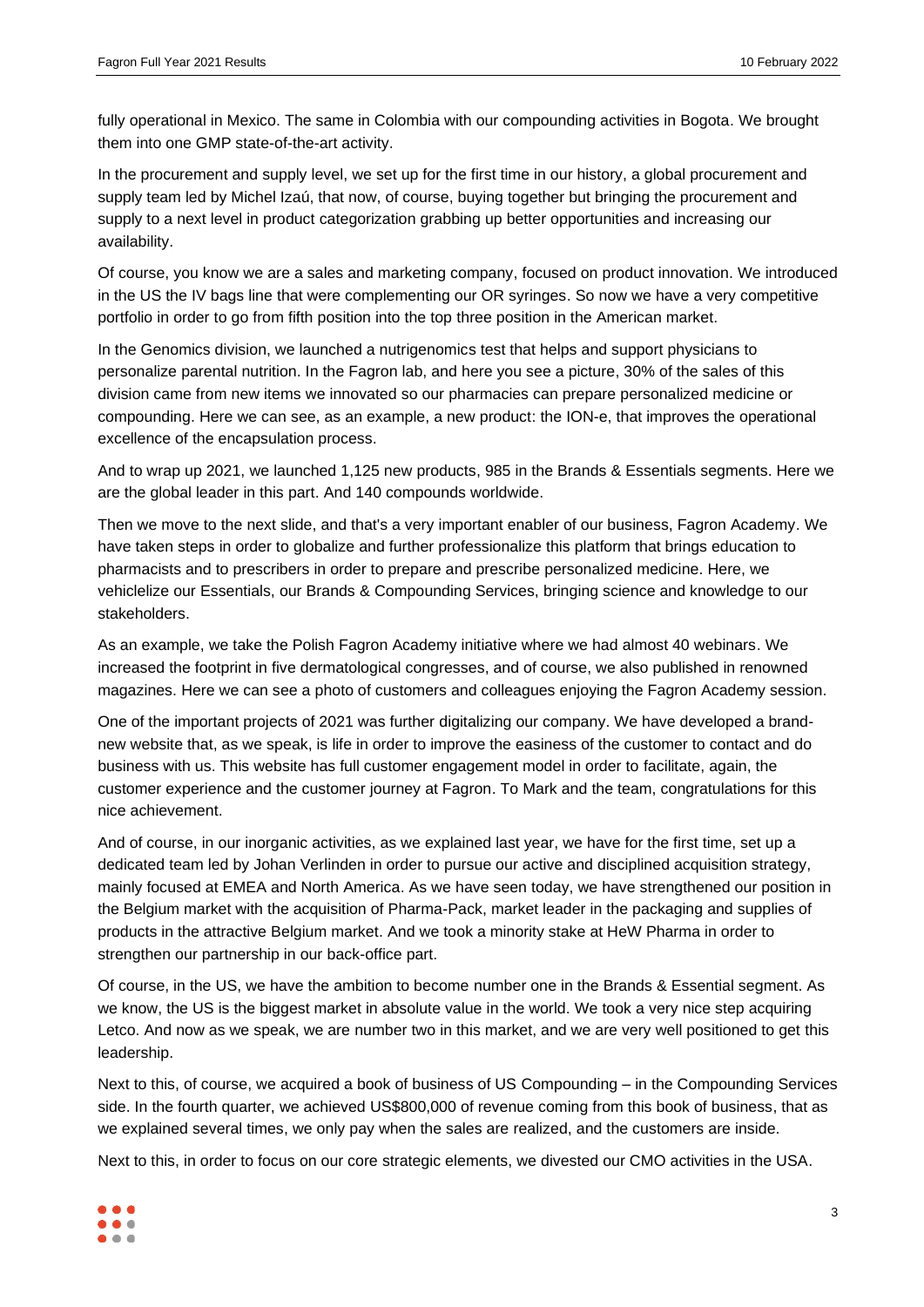Last but not least, ESG is at the core of our strategy. It's very important for the management and also for the Board of Directors and personalizing medicine is making treatments accessible for vulnerable people, and this is everything related to ESG.

Next to this, we reduced 20% our carbon footprint. Congratulations to Karin and the team, together with Sanne, we installed almost 2,000 solar panels. The number of women in management positions increased to almost 41%. We reduced the number of recalls in our facilities, and the performance reviews of our employees increased up to 85%. You have the targets of 2022 ESG in our website.

Here, we have some photos of the solar panels installed in Brazil in our Fagron service facility and in Fagron Belgium in our warehouse and distribution.

Now we go into the results per segment. Karin?

**Karin de Jong:** Yeah. Thank you, Rafa. So, the next slides will present the results per segment and per area. When we start with a geographical breakdown, we see that EMEA is still the largest regions. It has a challenging year, but it was compensated partly by good performance in North America and Latin America. So, the next slides we will further elaborate on the developments in these different regions.

This slide represents the turnover development. So here, we see a bridge, which – where we see that EMEA decreases by 7% in 2021, compensated by a growth in Latin America of 16.5% and an increase in North America, 14.3%. We had some negative FX impacts and some small contribution due to acquisitions, mainly the acquisition of Tamar in Israel, resulting in total sales of €573.8 million, which is an increase of 3.2%.

Then we move to the next slide. So, this is the EMEA slide. EMEA showed a decline in sales and profitability in 2021. So, if we look at the different segments, we see that Essentials had different challenges in 2021. So initially, we saw a drop in COVID-related products compared to 2020. And we have some challenges in the supply chain with pressures on margins, especially in the first semester of 2021.

We saw a recovery in the second half. We sold COVID products. So, we sold specific COVID-testing products. However, these tests are low-margin products, and they looped slightly on gross margin and our profitability for the EMEA region.

When we go to Compounding. So, the Compounding shows a decline of 9.5%. However, in the last quarter, we see the decrease limited to minus 5.5%, and we show – we showed a slight increase if we compare the third quarter with the fourth quarter. So, we see some slight stabilization of sales in that specific segment.

When we look at the profitability, profitability was down by 14.1%, and it was impacted by a delay in elective care, resulting in a drop of sales, which we could compensate mainly in the fourth quarter with some lowmargin sales.

Secondly, we saw the start-up of our GMP repacking facilities, which meant that we had a transfer from production site in the Netherlands to Poland, and we had some additional costs, impacting our EBITDA for 2021. We saw a slight recovery in margins in the second half of 2021 as we could pass more price increases towards our customers.

Then we move to the other regions, so Latin America. Latin America had a very strong performance in 2021. So, turnover increased by 9.3%, despite the challenges we also faced in Brazil. We could see a recovery of Compounding Services in Colombia, and we also realized high single-digit growth in Mexico. So, the Brazilian market where we are very well positioned to benefit from the increased attentions for healthy lifestyle and a focus on prevention.

We had an increase in our REBITDA of 18.4% to €30.5 million, a nice increase due to the increased sales but also margin expansion. And then North America, moving to the next slide, we showed strong turnover

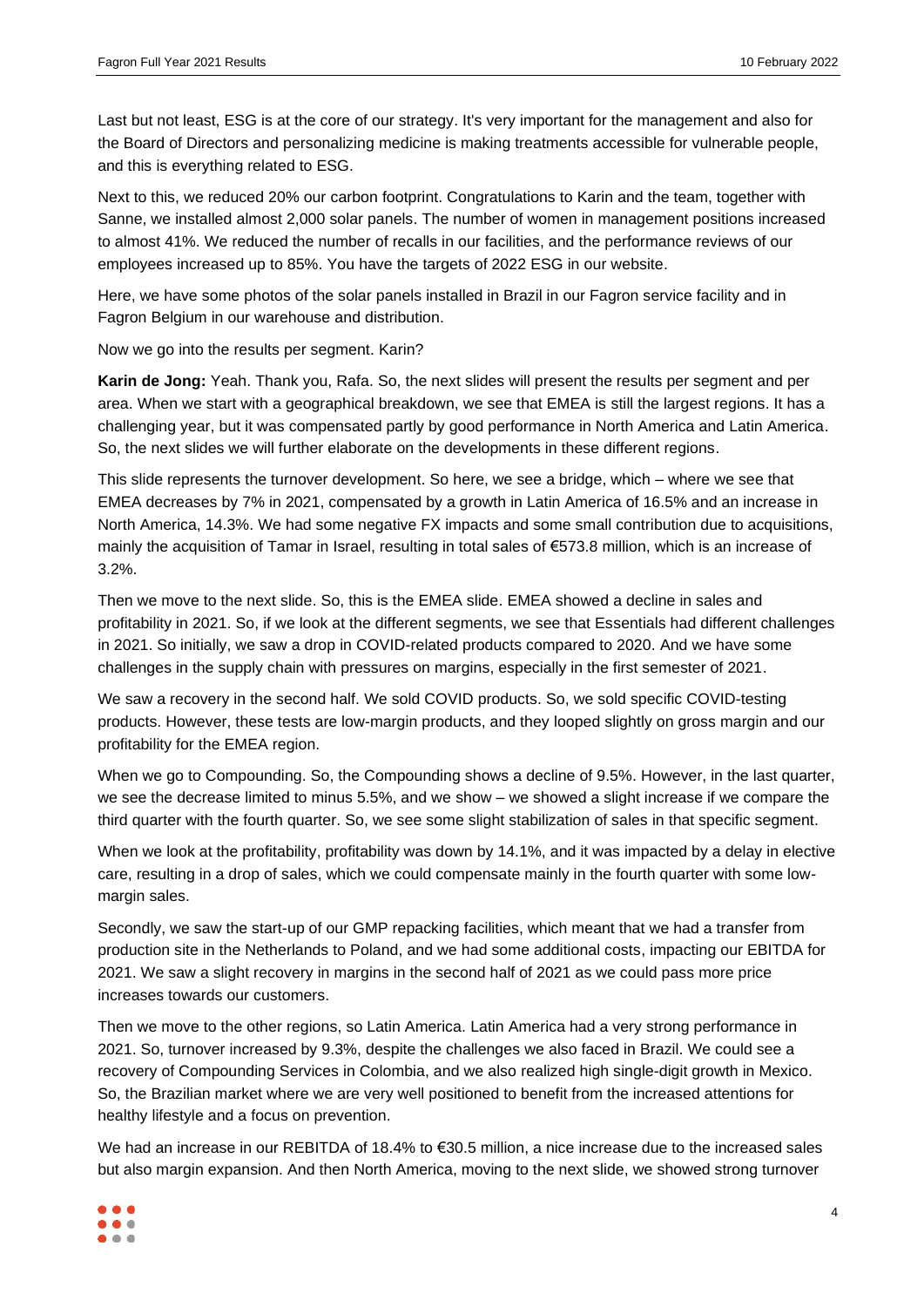growth of 11.3%. The product mix shifted back again after COVID. Therefore, we see a decrease in the Brands & Essentials of 4.9%. However, this is well compensated by the increase in FSS and Anazao.

So, in Wichita, products and customer portfolio grew in 2021, resulting in a run rate of US\$80 million in December of 2021. And we expect to further expand product portfolio with epidurals and more IV bags. And therefore, we're confident that we could achieve the guidance that we gave.

On the REBITDA, we see a slight decrease of 3.7%. In the first semester of 2021, we invested in the second shift in Wichita. Therefore, we increased our cost base and we needed to do this to anticipate growth of sales. We see some slight improvements in leverage already in the second half of 2021. So, EBITDA percentage increased from 17.5% in the first semester to 18.7% in the second. And we're confident that EBITDA will grow further as we continue in 2022.

Moving to the next one, Rafa?

**Rafael Padilla:** Thank you very much, Karin. So, we have gone through 2021, both from an operational perspective. We have tackled M&A as well. Karin has explained the 2021 results. What are we going to see in 2022? We're going to see growth in both sales and profitability. We're going to see in the EMEA region growth again and slight improvement of profitability. We're going to see strong performance in Latin and North America. We're going to see, at the end of the year, FSS US at US\$125 million run rate, annualized, and we're going to see continuous active and disciplined acquisition strategy focused again in EMEA and North America.

Thank you very much. Karen?

### **Questions and Answers**

**Karen Berg:** Thank you for your explanation. The – I have some questions here that I'll start with the first one who asked the question. It's Jeroen Van den Bossche from KBC. I'll read out the questions, so you can answer them. The first question is how you will see US margins change over time with the addition of the second shift in FSS. Rafa?

**Rafael Padilla:** Yes, sure. So, what we're going to see now in the US in FSS, with addition of the second shift, now we have the capacity in order to fulfil the increased demand. We have always explained that the market is there. Currently, 20-30% of the sterile services are being outsourced.

We're also growing – next to the market growth, we're also growing organically. So, we see an increased demand. New customers are coming in. We're onboarding these new customers from a top-down, bottomup strategy, GPO, IDN, hospital systems, the other way around. So, what we expect is with increased sales and the costs that we have done with the second shift, we will see leverage and increased profitability during this year at FSS US, and of course, influencing North America as a whole, and we will bring the region to 20% that we always guided for 2022.

**Karen Berg:** Thank you, Rafa.

**Rafael Padilla:** Thank you, Karen.

**Karen Berg:** Two more questions from Jeroen, also for you. First one is, will the GMP facility now close now that the Polish site is up and running? And the second question is: you have announced additional M&A; will you further divest assets as well?

**Rafael Padilla:** Yes. And Jeroen is meaning that the GMP facility will close?

**Karen Berg:** It doesn't say which one, but I think he means the Dutch one.

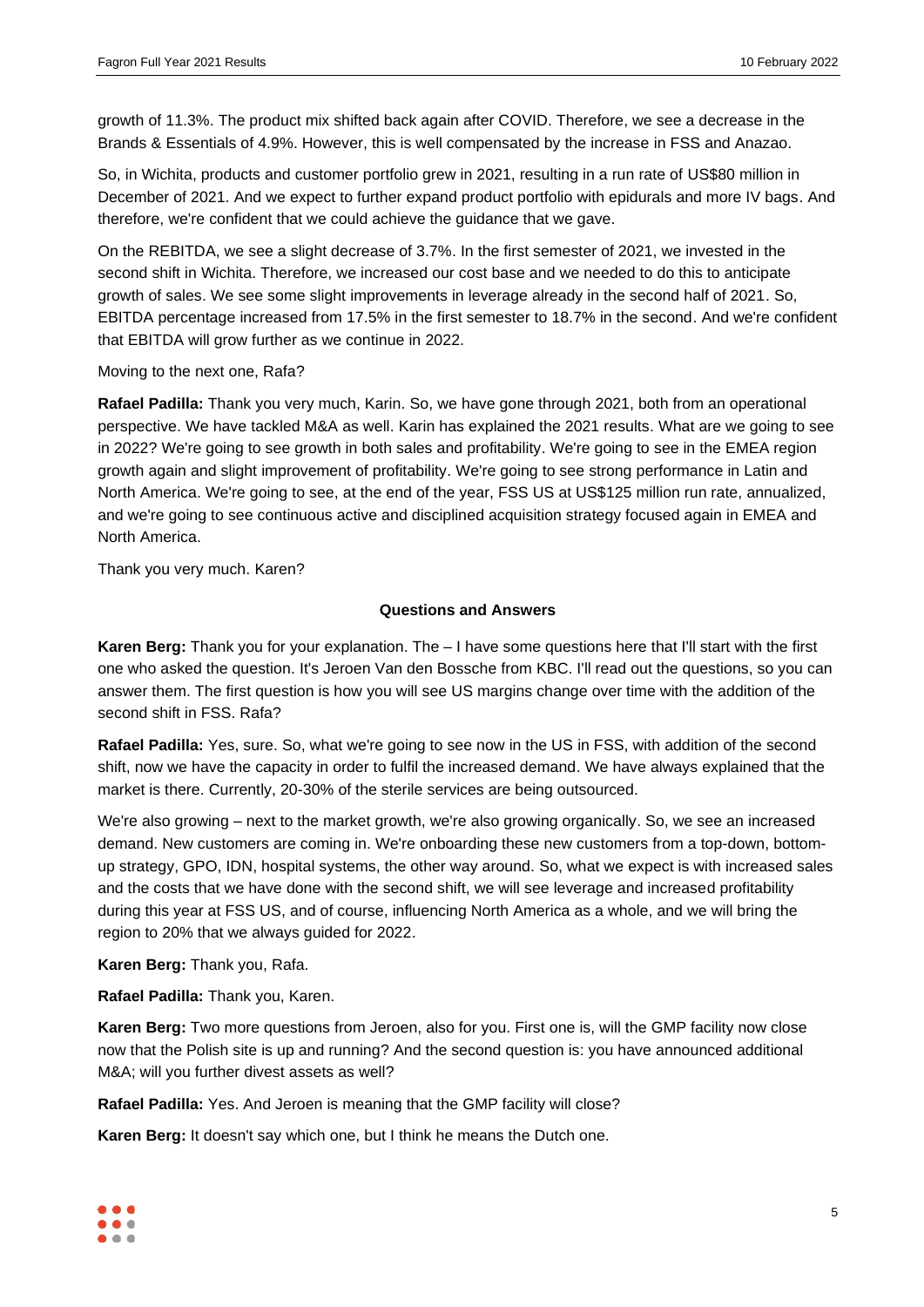**Rafael Padilla:** Okay. Right. So, as we said, the Polish facility is now up and running, is fully operational. And what we have done, we have done a product specialization strategy in our operations in Europe.

We have now three facilities, Fagron Service Northern Europe in Poland is totally focused on the solids, on the powders, the repackaging side. So, all the activities in Europe are now centralized in Poland.

In Czech Republic, Fagron Services Central Europe, we have specialized that plant in order to make the liquids. So that's the second one.

And the Dutch one, it's according to your question. We have now that specialized in the narcotics and the GMP repackaging of the cannabis for the Dutch market, Jeroen.

**Karen Berg:** Thank you. Then we go over to the questions of Matthias Maenhaut from Kepler Cheuvreux. It's quite a list. So, I'll start with the first one. Your guidance for 2022 speaks about growth in turnover and profitability. Would you elaborate how that should translate in quantitative measures? What kind of organic sales and EBITDA growth should we think about? And are you happy with consensus expectation at this point in time? So that's the first one from Matthias. There are more to come. But Rafa, maybe you can answer this one?

**Rafael Padilla:** Yes, sure. Thank you very much, Matthias. We are satisfied with the consensus – with the current consensus that we see. So that was your second question, but just answering the first one. So, we are satisfied and aligned with that one.

Regarding quantitative targets, of course, we have a session on 15<sup>th</sup> March, Capital Markets Day, where we will elaborate not only the strategy but also in quantitative targets for 2022 in the coming three to five years.

**Karen Berg:** Thank you. Second question is for Karin, regarding the working capital. Would you be able to comment a bit on the days sales outstanding, the days inventory outstanding and the days payable outstanding, both year-on-year and half year on half year? And how is the use of factoring? Is this up or down?

**Karin de Jong:** Yeah. Thank you, Matthias. To start with factoring, factoring is slightly up. So, the amount of factoring at the end of the year was approximately €31 million. So, looking at our inventory levels, we, as you all can see, invested in inventory basically to ensure product availability. It has been a challenging year if you look at the supply chain.

If you look at the outstanding inventories, we see that we have bigger inventories in the US and in Brazil. So, Brazil product availability is key. And we have more inventory in that region if we compare that, for instance, to EMEA and to the US.

If we look at the European market, we see that due to the transfer of the production sites from the Netherlands to Poland, we also invested in additional inventory, and we expect to decrease that if we move towards 2022.

However, on the product availability in Brazil, we believe that is key. So that level will remain high. We're now at 10.7% if we look at the percentage of sales. We anticipate to slowly decrease that further, but we'll stay around the 9-10% of working capital.

On the quality of our inventory, we monitor that closely, and there's currently no risk in the quality of our inventory. And receivables, as you mentioned, we do factoring. We do factoring mainly in the European region and a small part in the US and we don't see any additional risk there in collecting those receivables. And there's no huge increase in the number of days outstanding for those receivables.

**Karen Berg:** Thank you, Karin. Another question for you. Can you elaborate on the private label business you have sold in the US? What is the origin of this business? And how has sales growth been of this business in recent years? Is it an Essentials or Brands business?

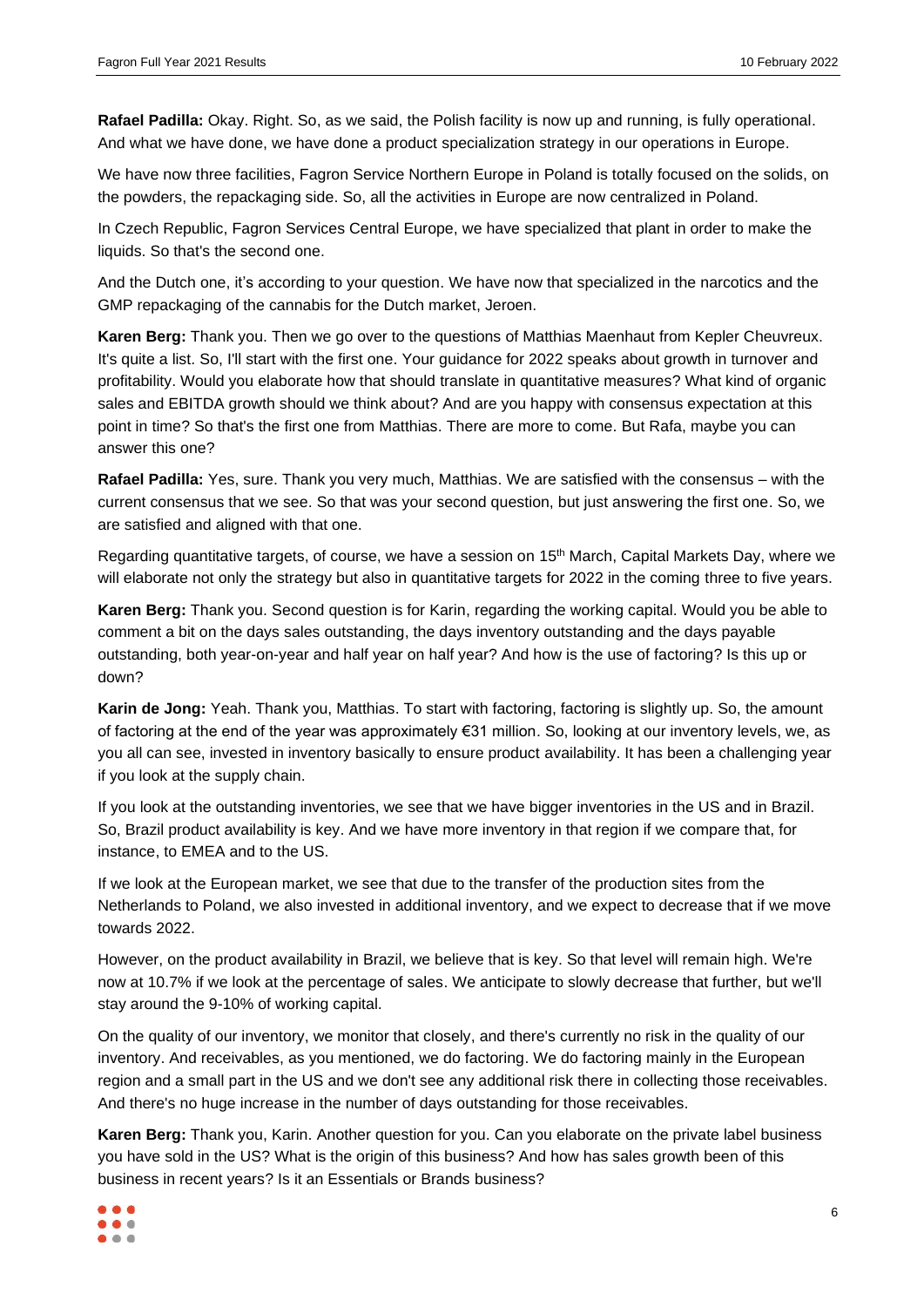**Karin de Jong:** Yeah. Thank you. So, it's a combination of both in the sense that part is white label repackaging, which as you can imagine, is not core to the strategy of Fagron. So we are, in fact, an Essentials and Brands business and we do not do contract manufacturing or OTC products.

So therefore, we decided that because focusing on being number one and becoming number one in that specific US market, it's important to have a certain focus. And therefore, we decided to divest that private label business. This business didn't require any prescription, so it's a bit outside of our business model.

It grew. So initially, part of the sales we sold now was off Humco. But as you know, we combined and consolidated the sales of Fagron and Humco during the last couple of years. So, it's a mix of those two businesses.

It grew. It grew throughout the years, also partly because of Corona. So, we estimate that approximately 70% was Branded sales and the rest was Essentials. And now with the acquisition of Letco, we believe that we are well-positioned to further grow that Essentials and Brands business.

**Karen Berg:** Thank you, Karin. A question for Rafa, still from Matthias. We're not done yet.

# **Rafael Padilla:** Sure.

**Karen Berg:** Can you give an update on client onboarding and SKU rollout in Wichita FSS? Is there further growth of clients in Q4? And when would you anticipate additional sales? How should we think about the ramps – the sales ramp in 2022? Will it be geared toward the first half year or also back-end loaded like this year? How is the onboarding of US Compounding business? And was there any notable sales generation in Q4?

**Rafael Padilla:** Sure. So, thank you, Matthias. Now on the SKU level, we are heading towards the 200 SKUs that we always said that it's very important in order to fulfil the run rate of US\$125 million for 2022. We are now at approximately 180 to 190 products. And now, as Karin was explaining before, we're launching the epidurals and the cassettes in order to have a full portfolio to go to market.

Having said that, the first six months, we were around 450 new customers onboarded. And in the second half of the year, we increased the numbers of customers onboarded between hospitals and also private clinics and we went to a number of approximately 800 customers in total.

For 2022, we are going to see the same pattern as 2021. We will see a back-end loaded performance. And at the end of the year, in the month of December, we will run rate to US\$125 million.

Regarding US Compounding, the book of business that we acquired was approximately US\$6.5 million. That was a human compounding part of the company. In the Q4 results, we could onboard US\$800,000. Again, as we explained that deal, we pay when we sell, and we collect the receivables on the sales that US Compounding is being generating to us.

**Karen Berg:** Thank you. One more question from Matthias for you.

# **Rafael Padilla:** Sure.

**Karen Berg:** The Latin America margin of the second half of the year. Is it sustainable? And if so, why, or why not?

**Rafael Padilla:** Sure. So first of all, thanks again, Matthias, for the question. We're extremely satisfied with the performance of the team. The business in Latin America is always above expectations for the last ten years, and we expect to be so. We always guided a 20% EBITDA business there with a high single-digit growth.

We are comfortable with that. Of course, we had a very strong Q4. We are doing efficiency projects. But as we know, it's a very competitive market. So, we are satisfied, and we are comfortable with 20% EBITDA

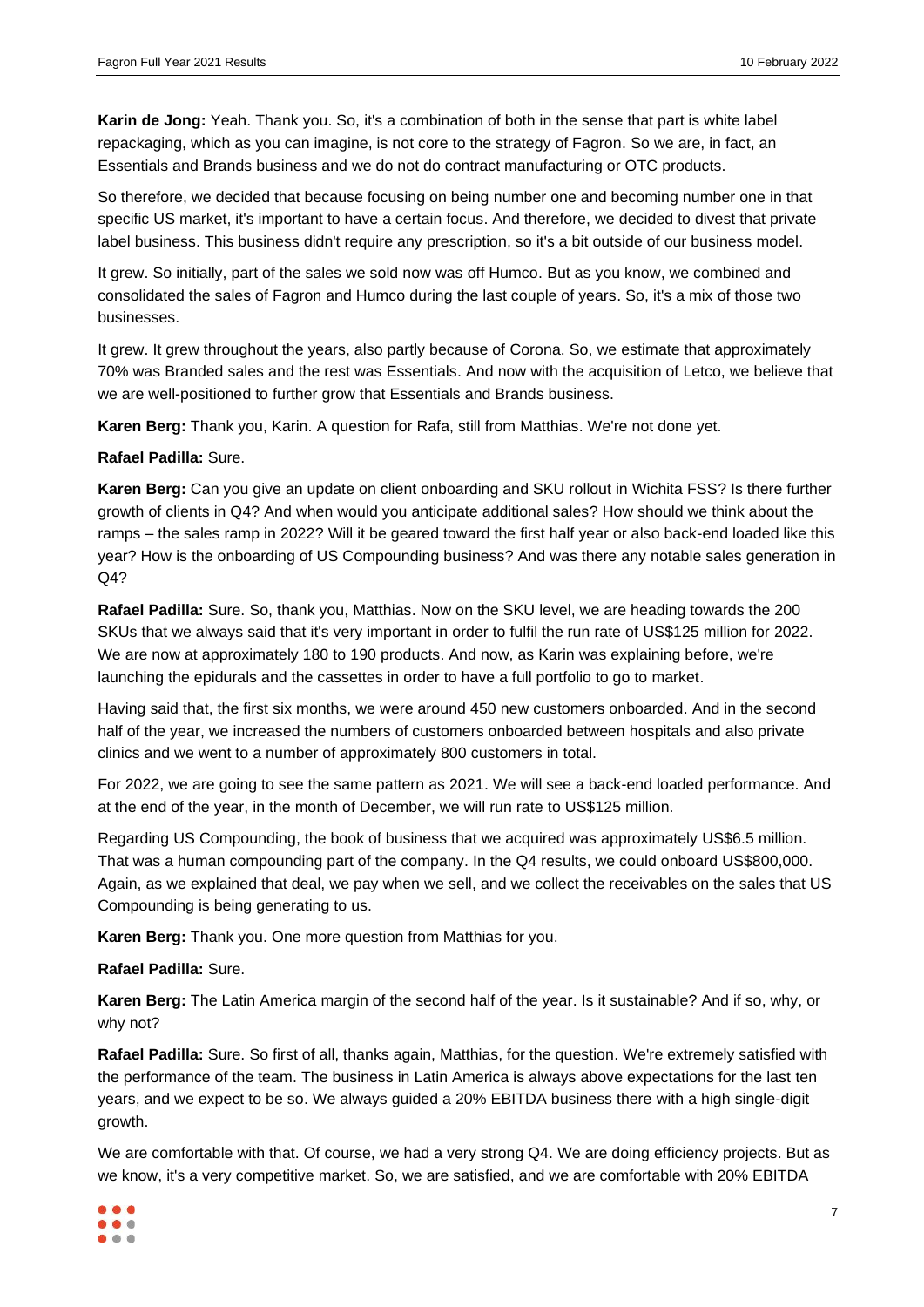margin. Of course, if we can overperform, that's very fine, but the 20% it's something that we would take into account.

**Karen Berg:** Thank you. Some more questions for Karin from Matthias about Letco. What has been the growth rate of the business historically? What are the synergies possible? How fast do you think to improve the margin? Why doesn't management stay onboard? Have they been subject to any Department of Justice investigation on the back of any US reimbursement issues? And was this acquisition the result of an auction or deal sourcing?

**Karin de Jong:** Yeah. Thank you for the question. So maybe to start with the last one. So, it was not an auction. So that's one. On the growth levels of Letco. So Letco had a low-single-digit growth historically, and we believe we can accelerate that growth and there also lies the benefits of adding Letco to the US group.

There are a lot of synergies potentials on the one side, of course, on the back office, on purchase, but also on sales, because we acquire additional SKUs, new products. So, our portfolio broadens. So, we believe that within two years we can have synergies realized and realize approximately 20% EBITDA levels by a combination of elements.

So first, operational synergies, purchase synergies, back office, but also just enlarging the portfolio of the Brands & Essentials business in the US. And therefore, accelerating our top line growth. So that's one on Letco.

Management, they will not stay on. So historically, they were owned by private equity. Management did a management buyout. It's a combination of a team of people. We believe that the most important people stay onboard and we, at Fagron, have a good team for the integration of that. And the previous owners, they want to step out and expand doing other things. So, we don't see that as a limitation for the integration or realizing synergies.

On the DoJ, of course, that was an important topic also for us and we did our due diligence on that. And they're not involved in any DoJ investigation. Of course, there's also something we took into account when we did the SPA negotiations and reps and warranties. But to our knowledge, they're not involved in any DoJ investigation. So, I hope that I answered all the questions.

**Karen Berg:** Thank you, Karin. One more for you still from Matthias. Can you elaborate on your M&A pipeline for this year? Will we see add-ons rather the size of Letco or more Pharma-Pack or a mix? And any change in targets? And what is your financial firepower for the M&A?

**Rafael Padilla:** Right, so –

**Karen Berg:** Sorry, for Rafa.

**Rafael Padilla:** The financial power can elaborate, Karin, of course, right? So, on the first ones. So, Matthias, we have, of course, an active and discipline - that's very important for us - acquisition strategy focusing EMEA and North America. We want to further consolidate the Brands & Essentials segment. So that's one of the investment thesis that we have. Of course, we have the pipeline, the well-known M&A pipeline.

And then on the Compounding Service, our ambition is to be – to have the leading global platform for sterile outsourcing services. We're the only company in the world that has – that is present in more than one country in this activity. So, we will see activity in the M&A in those both pillars, and of course, in EMEA and North America that always taking into account the discipline worked in it and that's to protect the balance sheet and protect shareholders.

On the financial firepower, maybe that's a bit for Karin.

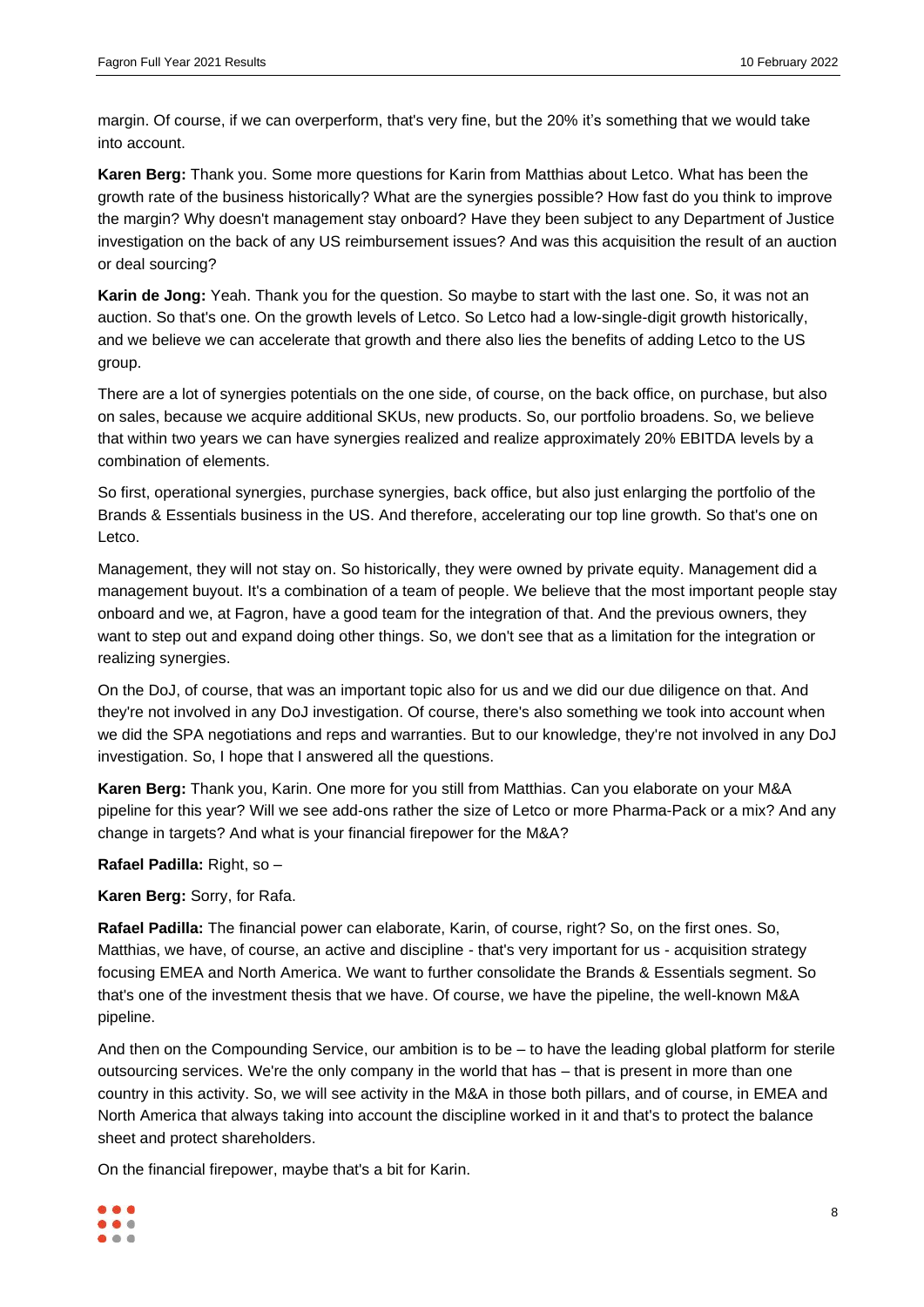### **Karen Berg:** Yes, of course.

**Karin de Jong:** Yeah. So, if we look at the firepower, it's a combination of liquidity and leverage. I think on the liquidity side, we increased our financing in January. So, we increased our financing capability. So, on the liquidity side, we have plenty of room.

On net debt to EBITDA targets, we are not intending to go over 2.8 net debt to EBITDA. So, when we stay below that, we have room to acquire companies. It will be a combination of smaller ones and bigger ones, but always keeping in mind the leverage start with what we have, and we will deleverage in case we need. We have strong organic cash flow. So that's for us remains an option to do acquisitions during 2022.

**Karen Berg:** Thank you. One more question from Matthias for you, Karin, on the Capex. What do we expect in terms of Capex in 2022? And are there any noteworthy subsequent payments for 2022 to expect?

**Karin de Jong:** Yeah. So, on the Capex side, we expect it to be around 3-3.5%. If we do additional big investments, we will announce them separately. On the outstanding payments, so the one that is outstanding, which is the biggest one is the US Compounding business. Of course, that's a rough estimation because of the sales we anticipate there. So that's over, slightly over US\$7 million, which is still open if we realize that sales, and that's the biggest one. On the other elements there, there are rather small amounts. So, I think the biggest one issue is US Compounding.

**Karen Berg:** Thank you, Karin. One final one from Matthias for Rafa. How will you grow in EMEA compounding business in 2022? What would need to happen to be able to grow it, only recovery of elective care and/or new product introductions?

**Rafael Padilla:** Yes, sure. Thank you, Matthias. So, as you have seen in the fourth quarter, we see some stabilization in the Compounding Services business in EMEA. And that's, we look at it as a combination of the Compounding Services and the Premium or Niche Pharmaceuticals, that is an evolution of the business. So, we further intended to do, we further look for stabilization and slight growth of that segment.

When you take the two together, it's a combination of different factors. First of all, as you said, a recovery of elective care that we expect. So that will help. Second, introduction of new products. You have seen that we introduced in 2021 globally - but that's mainly the Compounding Services part in the, in Europe - 140 new products we have in the pipeline, more than 200 SKUs here in Europe in order to launch in the Compounding Services, together with some registrations and in-licensing that the team is, of course, working to crystallize that one.

So, a combination of those three elements will bring us to first, stabilization of the Compounding Services, plus the Premium Pharmaceutical segment that is, of course, small, but you can take it into account together. And secondly, we will see slight growth during 2022.

**Karen Berg:** Thank you. And thank you, Matthias, for all your questions. Always welcome. Then we move over to the questions of Stijn Demeester from ING. He has eight questions. The first one is a bit related to the previous question. So, I give that to you, Rafael. Can you comment on the quarterly evolution in EMEA with Compounding still stabilizing at around 15 million to 16 million per quarter? Why isn't the Compounding segment rebounding in line with the Essentials segment?

**Rafael Padilla:** Yeah. Thanks very much, Stijn, for your question. It is aligned with the previous question that we answered. Of course, in Essentials, we are active in 15 countries. So, you see that, of course, other countries in EMEA are performing extremely well, and this is very interesting because we are averaging, balancing the – how all the countries contribute in the EMEA region.

So, as we see the Compounding Services stabilizing, in 2022, we'll see slight growth together with the Premium or Niche Pharmaceuticals and Essentials growing as, of course, as we're seeing at the beginning,

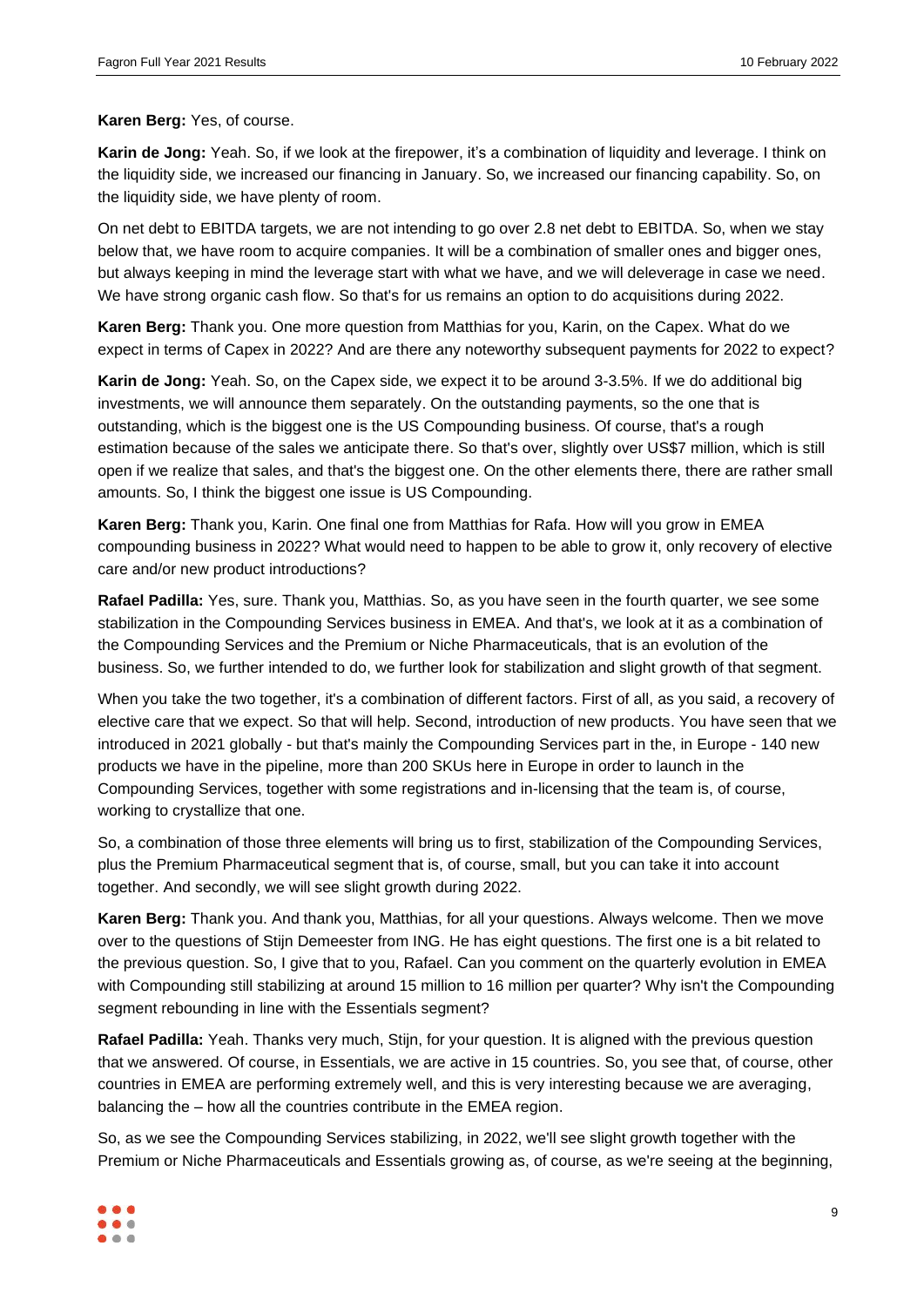personalized medicine is also growing. We will see these combinations, of course, Essentials growing a bit more than the Compounding Service and Premium Pharmaceuticals.

Another important element as well in this second segment is the Sterile Outsourcing Services that we are present in more than three countries in the EMEA region, that will also show growth regarding Compounding Service/Premium Pharmaceuticals.

**Karen Berg:** Thank you. You – I think you highlighted it already, but maybe a quick word on the progress of registrations in the Dutch market.

**Rafael Padilla:** Correct. So, this is a combination. As you know, we are focusing with a dedicated team, of course, also working together with our partners in this one. As we said, we are working on registrations of our own compounding products. That's one.

Also very important, recouping some of the sales that we lost in the last years regarding Compounding Services. That's also in the pipeline of the team, together with our partners. And third, in-licensing deals that will, of course, increase accessibility of medications that some group of patients need. And not only in the Netherlands, but we're also looking to do so in some other specific countries in EMEA.

**Karen Berg:** Thank you. A question on the US for Karin. Can you disclose quarterly growth rates for FSS and Anazao separately for the first, the fourth quarter of '21, or disclose quarterly run-up as monthly numbers can be volatile? Maybe that we're not going to do. But the first one, you – maybe you want to say something about it?

**Karin de Jong:** Yeah. So, if we look at the quarterly growth, I think both Anazao and FSS show very nice development. So, if we look at the fourth quarter, for instance, we see that Anazao grew 32.8%, while Wichita they grew 62.8%, and they will further grow that number going forward, so they can reach their run rate target.

For Anazao, we see that the developments are very positive in the sense that 503A business is growing, next to the 503B business that Anazao has. I think they had a very good year with overall growth rate of 25% against constant exchange rates. So, they had a very good year.

Going forward, we anticipate still that Anazao is growing. However, the current growth rates will slightly move down because they had an amazing year. But still, it will be double-digit growth for that region. And Wichita even accelerating more on that side. So, both the companies compensate for the loss in Brands & Essentials we had this year due to the drop of Corona products.

**Karen Berg:** Thank you, Karin. One for you, Rafael. It looks as if the US Brands portfolio continued to contract strongly in the fourth quarter, well below 2019 levels, while Essentials did see an uptick. What is driving this divergence?

**Rafael Padilla:** Yes, sure. So, what we see, of course, in the Branded segment of the US is that you have the COVID-related items in 2020. You were referring to 2019. But in 2020, we see the drop regarding the products being meant for the first part of the Corona pandemic.

What we're going to see now that we have achieved number two position together with the Letco portfolio, we will see a growth on the Essentials side, of course. And now with the combined sales force, we're going to leverage our Brands portfolio. We have strong brands at Fagron and at Humco and leveraging this one we will ship towards year-end, an increase in the branded segment in the US.

**Karen Berg:** Thank you. Another question for Karin. Your outlook for a slight improvement in profitability in EMEA suggests little improvement, despite Poland savings kicking in and the renewed agreements, which should make it easier to pass on higher costs. What is making you so cautious for the profitability outlook in EMEA?

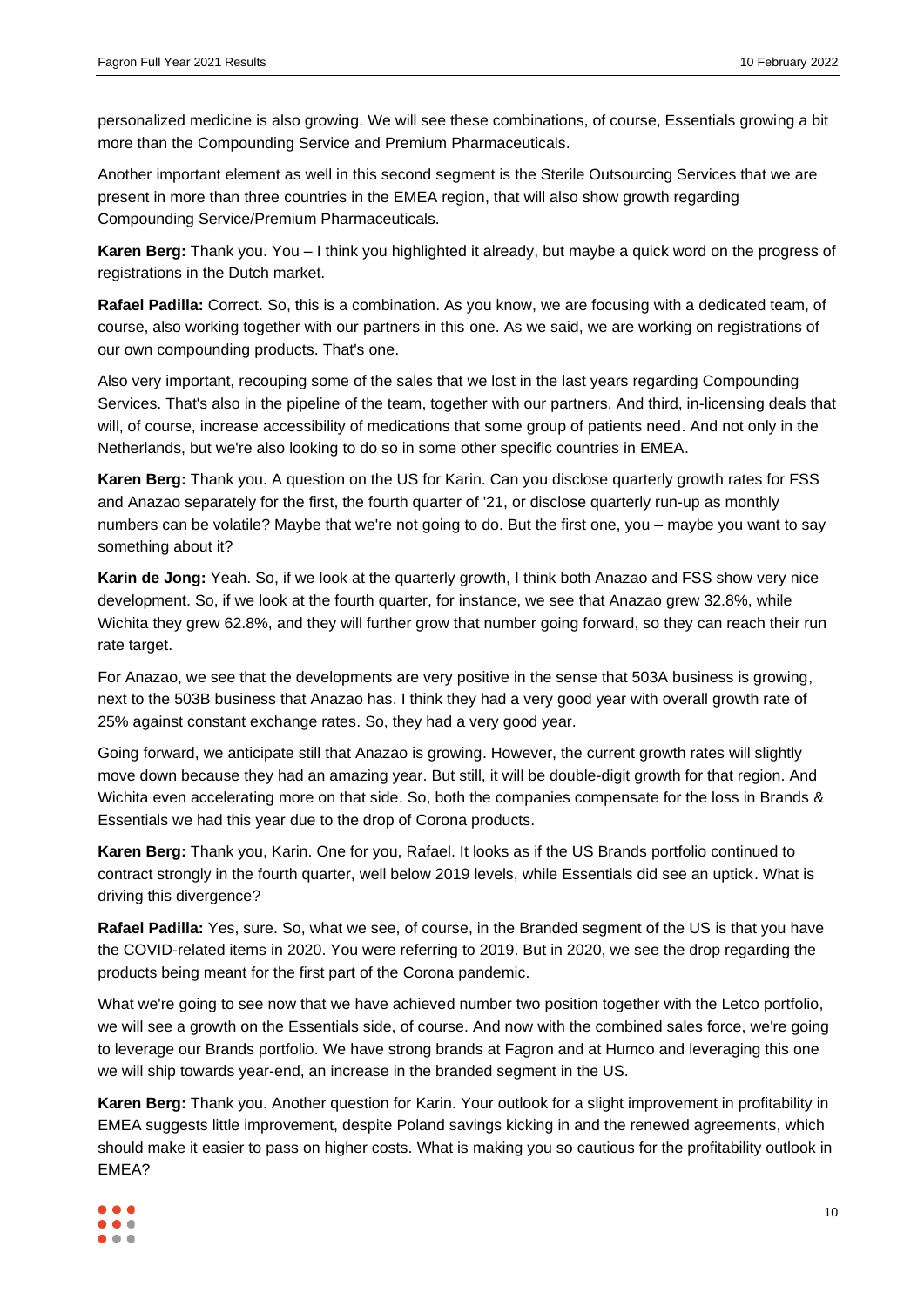**Karin de Jong:** Yeah. So, if we look at 2021, it was a challenging year. COVID hit the supply chain. So, we are positive that EMEA shall stabilize and will show some growth in 2022. However, we are a bit careful as we still see that COVID brings uncertainty to our business. Of course, we could compensate in the fourth quarter with COVID testing. However, these products have very low margins. So, we are a bit careful because we will – first, we want to see stabilization and grow again for the European market. So, despite the fact that we are positive, we are cautious positive because of the uncertain elements.

We see – Poland with the new plant, we see a slight delay there, which will have a positive impact in the end in 2022. But initially, we will see some impacts of that. And therefore, we are a bit cautious on the outlook for EMEA.

**Karen Berg:** Thank you. Two final questions from Stijn for Rafael. You mentioned the wage increases as headwind. Is this mostly in North America or also in other countries?

**Rafael Padilla:** So, we see – of course, it varies country by country. We see, especially in North America and some countries in EMEA, a wage increase. Again, this is the same situation that we face with the supply chain during last year. We're able to pass through the price increases, or in this case, the higher OpEx onto our customers. So, we monitor on a daily basis our gross and operating margin. So, we are quite confident that we can level that one out for 2022.

**Karen Berg:** Thank you. And Stijn's final question, referring to the answer you gave to Matthias on the consensus for 2021. You said you were happy with it. Does it take into account recent acquisitions, which should contribute to EBITDA, as this is not reflected in consensus?

**Rafael Padilla:** Well, of course, we always normalize the acquisitions. And how this affects or improves our profitability, we take 2022 consensus without taking into account these new acquisitions that we have seen in the past days.

**Karen Berg:** Thank you. And thank you, Stijn, for your questions.

**Rafael Padilla:** Thank you very much, Stijn.

**Karen Berg:** We're now moving forward to the questions from Frank Claassen from DeGroof Petercam. What was the amount of factoring at the end of the full year? And did it change last year? Karin, you already highlighted a bit on the factoring?

**Karin de Jong:** Yeah, so the factoring amounted to €31 million, which was a slight increase if you compare it to H1 of 2021, when it was €27 million. We believe that going forward, it will be around €30 million, €32 million on factoring amounts.

**Karen Berg:** Yeah. And a quick question again for you, Karin, on working capital. How much is it elevated versus what you – we consider normal? And do you think it can come down again in 2022?

**Karin de Jong:** Yeah. So, our objective is indeed to decrease it in 2022 again. We are now at 10.7%. I know we said, okay, around 10% is okay for the business. Historically, we were lower. So, at a certain point, we were at 8.8%. I think that's doable, but it's too early to say that we're going to achieve that for 2022 as supply chain issues remain important, and we still see that impacting our business, and we don't want to jeopardize sales because we have low product availability. So, on the longer end, we believe that we can definitely improve for 2022. If we can stay around 10%, that will be good.

**Karen Berg:** Thank you, Karin. Rafael, a question from Frank. How easy is it to pass on price increases in EMEA also in view of the increased competition in the Benelux?

**Rafael Padilla:** Yes, sure. Thank you, Frank. So, when you look at the price increase in EMEA, it's a bit more challenging than doing that in LatAm, of course, and North America. We have some contracts with

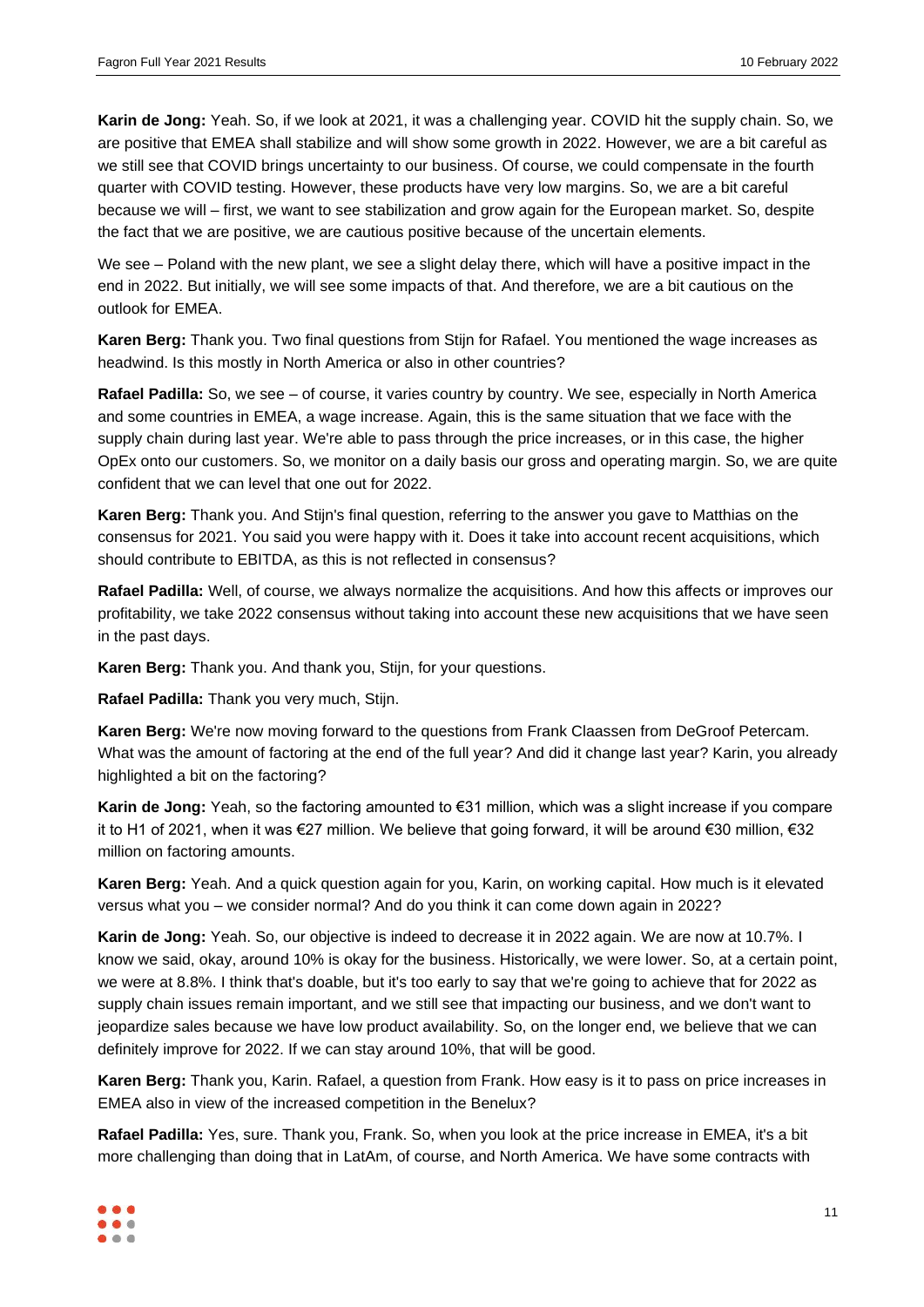group of customers, of course, mainly hospitals. And here, as we offer the full product portfolio, for us it's somehow easier to negotiate and to pass these price increases regarding competition.

So, the fact that we have a full portfolio helps us in order to negotiate these price increases because, again, we work with the raw materials, with the branded product, with the compounding service being in sterile and non-sterile, with some niche pharmaceuticals. So, this gives us power in order to negotiate these renewed contracts.

**Karen Berg:** Yes. We have very ESG-sensitive lightening here. So, it was a bit dark for a second, sorry for that. The final question from Frank. You slightly improved gross margin in the second half of the year. What do you expect for the coming quarters? Can we move back to the 59-60% that we've seen before COVID?

**Rafael Padilla:** Sure. So, of course, COVID and the supply chain that Karin was referring to, impacted our gross margin. We have taken a very interesting step, Frank, setting up a dedicated procurement and supply team that is now active, next to the fact that we're, of course, purchasing together, but categorizing our portfolio and setting strategy in each one of the categories, also closing agreements with our vendors and our partners. So, during this movement, we will first, of course, as you have seen the improvement, stabilize this improvement, and second, pursue in the mid-term, this operating or gross margin increase.

**Karen Berg:** Thank you. Thank you for your question, Frank. We're now moving over to the questions from Eric Wilmer from ABN ODDO. First question is again on working capital. I haven't read it yet, so I don't know whether it's something that you answered already. It seems that last year you had a bigger negative cash outflow from working capital in the first semester than this year, but it was largely reversed in the second semester last year. This year, it seems that your working capital actually saw further cash outflows in the second semester. So, what was the reason behind the different dynamics in this year? Is this inventory-driven? What kind of products does it pertain? And do you really foresee a reversal of this working capital position in the first half of 2022? Karin?

**Karin de Jong:** Yeah. So again, it's been a challenging year if we look at the supply chain. So, if we compare it historically, it's different. The situation is different. So, on the sourcing side, we try to combine more volumes than we historically did to limit transportation costs. So, the dynamics within the supply chain and sourcing changed. And of course, we took action, but we see that impacting our working capital levels.

So, comparing it historically, it's difficult, I think, with the current situation in the supply chain we faced in 2021. We do, however, had a lot of focus on it in the second half. So, if you compare H1 to full year, you see that the percentage of working capital as a percent of sales dropped. However, if we could see that 2022 will further drop, as I mentioned before, that's difficult to predict with the supply chain.

However, we are now at 10.8%. So, if we can bring it back to 10% and in later years when the supply chain normalizes, we can move below 10%, I think that will be a nice ambition. So yeah, comparing 2019 or 2018 with the current years, I think it's a bit difficult if we look at the situation in the markets.

**Karen Berg:** Thank you, Karin. Rafael on Letco. Eric is wondering if you could talk a little bit about operational synergies. If he's not mistaking, your – our own Essentials facilities are located in the middle of the US, whereas Letco's plant is on the East Coast. Will you close one of your existing facilities? Or do you mainly anticipate revenue synergies?

**Rafael Padilla:** Yeah. Thanks a lot, Eric. Very interesting question, because, again, with the acquisition of Letco, now we have the second position in this very interesting market. And what we see now in our operational footprint, we have the facility in Minneapolis. That's the Fagron facility. And of course, now with – on the Essentials side, so the GMP repackaging and now we have the Alabama facility that's in Decatur, Alabama of Letco. We need to – we have to say that Letco is very well organized on the operational side. So, we will see efficiencies there in a short to mid-term portfolio at Letco that's mainly on the raw materials and supplies, so on the Essentials side.

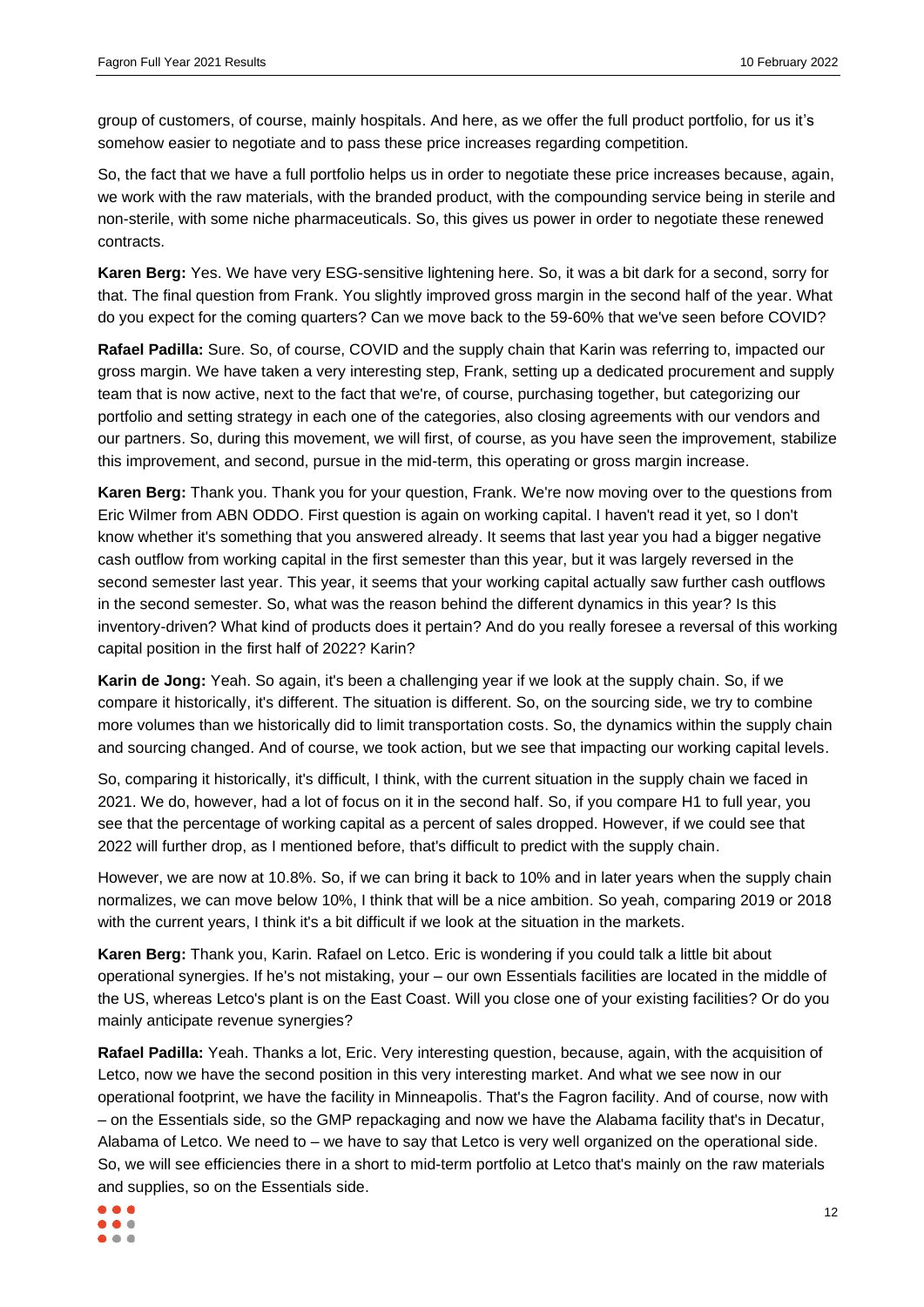We're going to leverage that portfolio into one unified sales force and the Brands that we, as Fagron and Humco, are very strong. We are going to leverage those Brands into the unified sales force that Letco will, of course, join with the current ones that we have in Austin.

So, we have those two plants and, of course, after analysis that we're going to perform in 90 days, we'll have a clear picture on our operational strategy. When you look at our operational strategy globally, we have a state-of-the-art GMP facility in Europe, and we have a state-of-the-art GMP facility in Latin America, in Brazil, Anápolis. We saw the photo with the solar panels.

In the US, we have these two facilities, GMP compliant. They are good, operating good. But as we now have the ambition to jump into the first position, we need to see whether we need to also invest in having the same footprint that we have in EMEA and Latin America, but it's early to say this one.

Regarding the synergies, as we said, on the back office, on the operations, GMP repackaging, but also on the purchase side, also on the purchasing side, there are many items that are common. And of course, as we said on the sales side, now we have a total full portfolio in order to pursue the first position in the US market.

**Karen Berg:** Thank you, Rafael, and thank you, Eric, for your questions. One question from Christophe Beghin from Kempen, also on the US for Rafael. What are your plans in the US sterile compounding market besides fully ramping up Wichita? Will you buy or build a new facility? Are you focused on overhauling books of business again?

**Rafael Padilla:** Sure. So, Christophe, thank you very much for the question. And this is a very important one because there is life after the US\$125 million at the end of 2022. And there are several options. Of course, acquisition would be an option. Here though, we need to always take into account our active, but disciplined acquisition strategy. So that could be one thesis.

Another thesis is to further look into books of business as US Compounding. Again, we see that the demand is there. It's more an operational gig rather than sales gig. Though, we need to, of course, see whether there is opportunity in some books of business that still could be there.

And third, on what you said on building more capacity, that's something that we are currently, as we speak, looking and evaluating what are the options that we do have. But of course, we're going to be – now we're number five in this market. Our ambition is to be between the first three players in this market. The market grows, and we are growing. So, building up more capacity will be one of the theses that we will work on with the team, and we will present in the short to mid-term.

**Karen Berg:** Thank you, Rafa.

# **Rafael Padilla:** Sure.

**Karen Berg:** One follow-up question from Jeroen van den Bossche from KBC. He asked about our M&A activity. And he was wondering whether we have any specific plans for the Netherlands?

**Rafael Padilla:** Yeah. So that's –

# **Karen Berg:** For you.

**Rafael Padilla:** Thank you, Karen, as you are dividing. Thanks a lot, Jeroen. Again, we have now done very interesting acquisitions in the US and Belgium. So, we're very happy with these ones. And Johan, together with the team, Philip, and Erik, are working diligently. We look at different alternatives in the EMEA landscape now as we – the US, we have done a nice step.